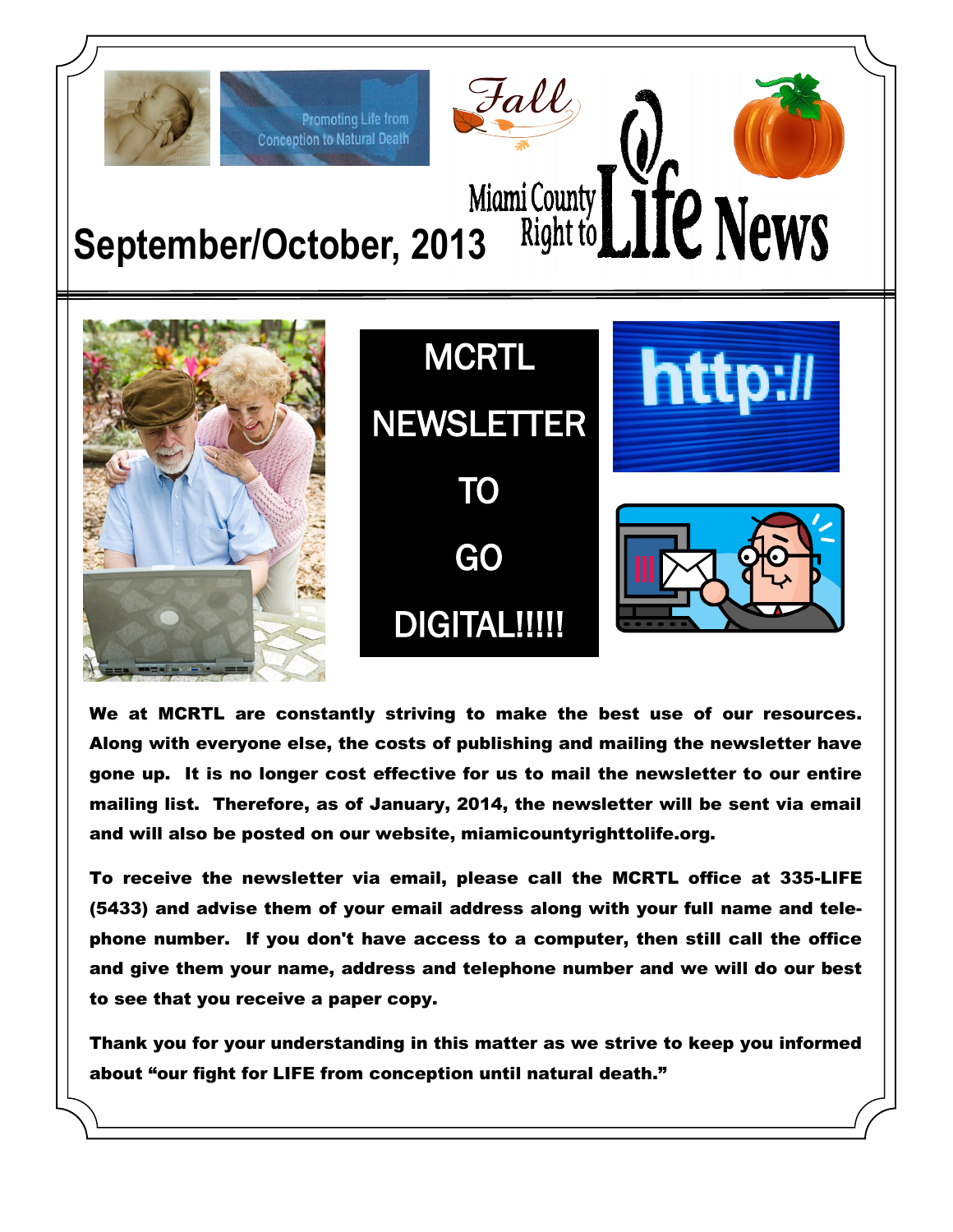Page 2 September/October, 2013

# **2013 MIAMI COUTY FAIR**

We would like to thank all of the below listed volunteers for their help in manning the booth at the Miami County Fair.

*Friday, Aug. 9:* Dave Gusching, Piqua, Joan Sherman, Piqua, Jim and Rose Hemm, Piqua, Dave and Mary Jo Enneking, Troy, Dave and Vicki Pierson, Piqua

*Saturday, Aug. 10:* Kearsten and Zane Small, Bev Schrempp, Piqua, Kathy Kerns, Piqua, Mary Ellen Buechter McKinley, Piqua, Jerrod and Mary Kyle Buechter

*Sunday, Aug. 11:* Becky Carter, Covington, Connie Cain and daughter, Troy, Romie Family, Piqua, Carol McDonald & granddaughter,Troy

*Monday, Aug. 12:* Mary Reddan, Ludlow Falls, Linda McCartan, West Milton , Patrick Smith & family, Troy , Deb. Huelskamp, Troy

*Tuesday, Aug. 13:* Carol Hemmerle, Union, Ruth Reinhard, Tipp City, Anita and John Ankerman, West Milton, Carol Battson, Tipp City

*Wednesday, Aug. 14* Jennifer Grilliot, Brookville, Ginny Daum, West Milton, Janice Sommer & Marge Jordan, Tipp City, Marie Helman, Tipp City

The weather for the fair was beautiful this year; it was nice just to be outside enjoying God's blessings.. Without all of our volunteers, our presence at the fair would not be possible.

### **PIQUA HERITAGE FESTIVAL**

We would like to thank the below listed volunteers for helping at the booth at the Heritage Festival:

Mark and Heather Thompson and family, Stan Buechter, Kevin and Geri Ryan Family, Mary Ellen Buechter, Marikyle Buechter, Kent and Theresa Newbright, Marie Monier, Bonnie Decknadel, Karen Barringer and Linda McCartan

We especially want to thank Geri Ryan for chairing the booth. It takes a lot of organization and time to do this — giving up her holiday for MCRTL.

Thanks to all those who made pies and especially for those who called for pie donations: Rosalie Dzendzel, Becky Carter, Jean Cordonnier and Nancy Skolnicki. Also a big thank you for all those who transported the pies to the festival.

A profit of over \$1,000 was realized.

Please remember that if you have extra fruit throughout the year, just put it in the freezer until next year. If you don't have the freezer space, just contact Geri Ryan at 937-773-4684 and she will arrange to have it picked up.

We are so blessed to have wonderful volunteers!! You made this event possible.

| Join St. Anthony Pro-Life Group for the 2014 pilgrimage to Washington, D. C. The March for Life<br>is Wednesday, January 22, 2014. The bus will leave St. Anthony, Tuesday, January 21, at 7:45 |
|-------------------------------------------------------------------------------------------------------------------------------------------------------------------------------------------------|
| a.m.—after the 7a.m. Mass—and return Thursday, January 23, 2014, in the evening.                                                                                                                |
| Cost for the trip (bus fare and 2 nights in the hotel) is \$125/person for a quad, \$175/person for a                                                                                           |
| double and \$289 for a single. For further information or to make a reservation, please contact<br>Fran at (937-254-8727) or Tina (937-254-8727)                                                |
|                                                                                                                                                                                                 |

.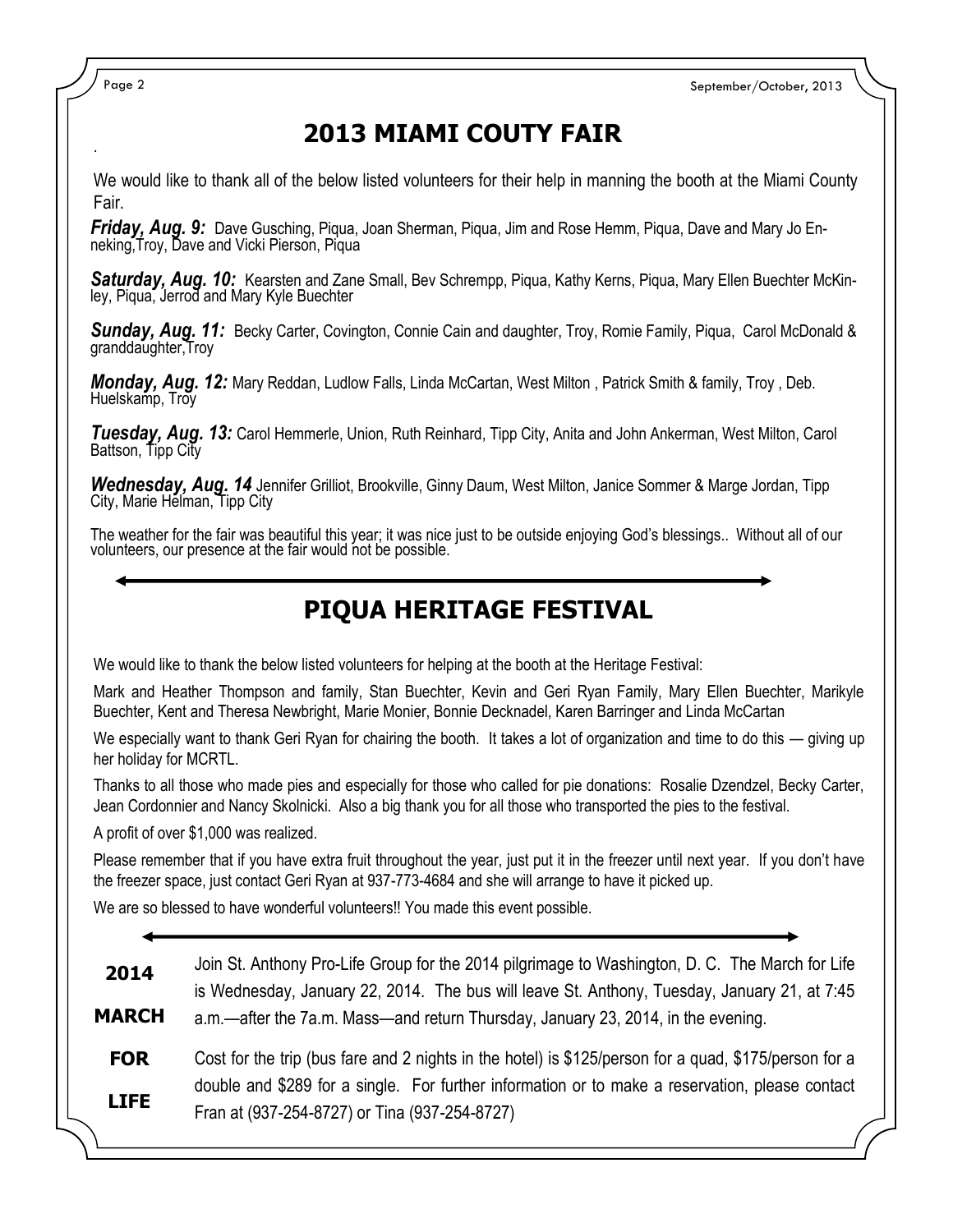# **SUMMARY OF OHIO ABORTIONS—2012**

| 35,830                             | <b>Abortions in 2002</b>  | AGES:         |                      |                   | AGES:     |                                     |
|------------------------------------|---------------------------|---------------|----------------------|-------------------|-----------|-------------------------------------|
| 28,123                             | Abortions in 2010         | Under 15      |                      | 130               | $15 - 19$ | 3,329                               |
| 24,764                             | <b>Abortions in 2011</b>  | $20 - 24$     |                      | 8,623             | 25-26     | 6,204                               |
| 25,473                             | Abortions in 2012         | 30-39         |                      | 6,156             | 40-44     | 759                                 |
|                                    |                           | $45+$         |                      | 46                |           |                                     |
|                                    |                           | 2010          | <u>2011</u>          |                   |           | 2012                                |
|                                    | Under 15 years of age     | 182           | 125                  |                   | 130       |                                     |
|                                    | Under 20 years of age     | 4,691         | 3,499                |                   | 3,459     |                                     |
|                                    | 20-24 years of age        | 9,562         | 8,545                |                   | 8,623     |                                     |
|                                    | 25 or more years of age   | 13,612        | 12,595               |                   | 13,165    |                                     |
|                                    | With one or more children | 17,287        | 15,235               |                   | 15,868    |                                     |
| Had three or more prior abortions  |                           |               | 3,541                |                   |           | <b>Abortions By County and City</b> |
| <b>Non-surgical abortions</b>      |                           |               | 1,368                | <b>Montgomery</b> |           | 1,101                               |
| Abortions at 20+ weeks             |                           | Can feel pain | <b>Miami</b>         |                   |           | 103 (2 per week)                    |
| Aborted at 21-36 weeks             |                           |               | <b>Shelby</b><br>180 |                   |           | 35                                  |
| Abortions per 1,000 live births in |                           |               | 174                  | <b>Bradford-1</b> |           | Casstown-2                          |

## **LIFE CHAIN 2013**



After several days of rain, Life Chain was held with no precipitation and even some sunshine, for one hour. Ten minutes after the Life Chain was finished, it started raining again. Thanks to all, young and old alike, who volunteered their time to support LIFE.

| <b>INDINGONIUM</b>     | 1. I V I               |
|------------------------|------------------------|
| Miami<br><b>Shelby</b> | 103 (2 per week)<br>35 |
| <b>Bradford-1</b>      | <b>Casstown-2</b>      |
| Englewood-30           | Fletcher-1             |
| <b>Ludlow Falls-1</b>  | <b>Pleasant Hill-2</b> |
| Piqua-26               | Potsdam/Laura-0        |
| Sidney-25              | Tipp City-19           |

**Troy**-35 **Vandalia**-23

**West Milton**-5